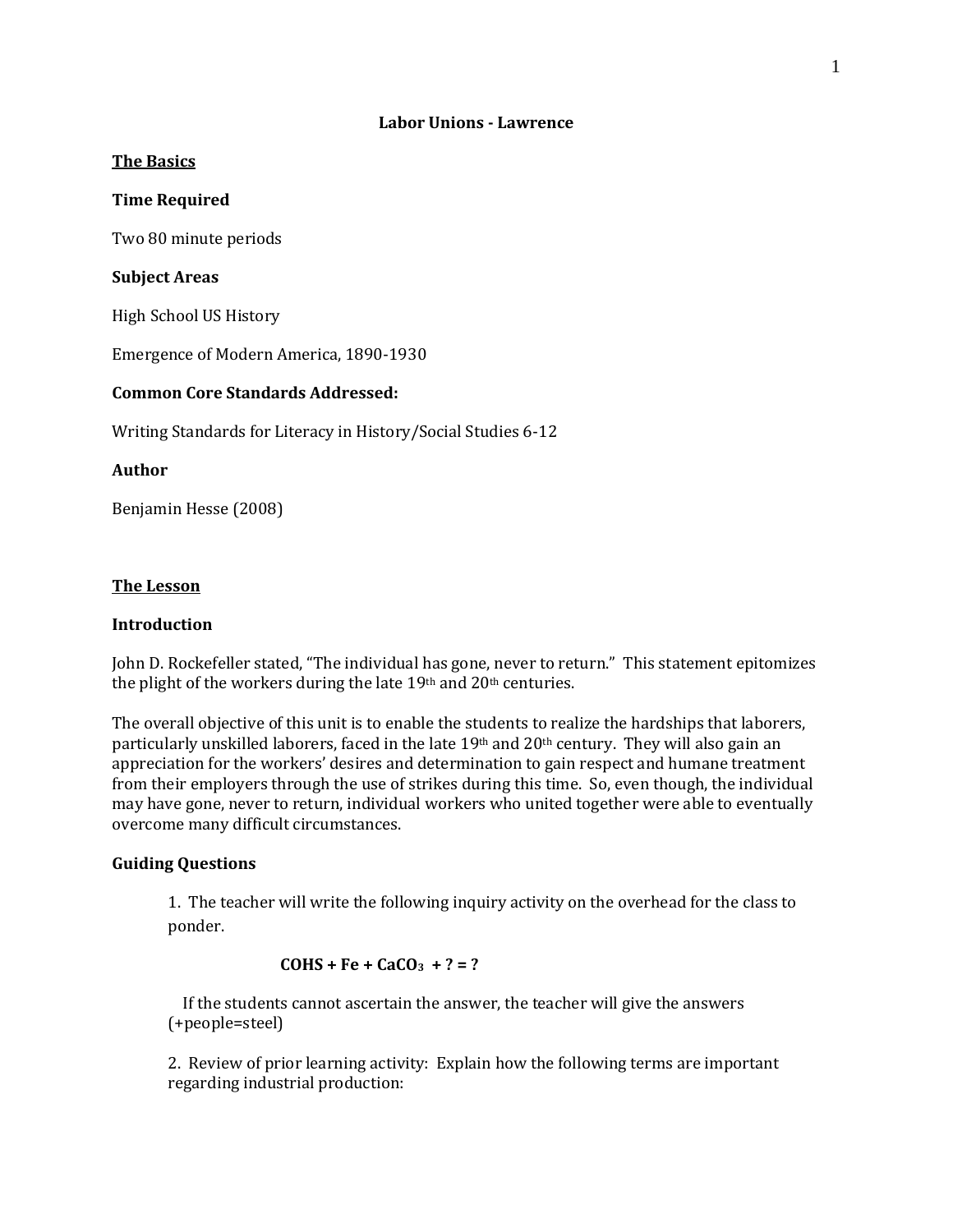## **Wealth "Wage Slavery" Exploitation**

3. Inquiry Activity Using Quotes Regarding Labor and Unions: **Who Said It?**

Give students a handout or have an overhead transparency of the following quotes, the name or group that said the quote should be masked so that they students cannot see it. Student discussion, guided by the teacher, should lead to determining the answer.

*" The individual has gone never to return."* [This statement epitomizes the plight of the workers during the late 19th and 20th centuries.]—**John D. Rockefeller** (masked)

"*The unskilled are impossible to organize.... We can't be bothered with them, nor must we become involved in such issues as the problems of Negroes and the inequities of female labor.... Our first and only duty is to those who belong to our unions, the skilled craftsmen of America.... The unskilled are as an albatrosses dangling from the necks of the labor movement...."*—**Samuel Gompers** (masked)

*"Thou shalt not take thy neighbor's job."*—**Andrew Carnegie** (masked)

"*Whatever its future, the IWW has accomplished one tremendous big thing.... that is the individual awakening of "illiterates" and "scum"... to the realization of their dignity and rights in this, or any other society.... They have learned.... consciousness of self."* 

*WE WANT BREAD AND ROSES TOO!!!!—***Magazine Writer and Workers during The Lawrence Textile Mill Strike 1912** (masked)

*"The only difference between a penitentiary and the GM plant…[is] that the GM worker could go home at night…It is cruel; it is absolute cruelty"—***A worker in the Flint GM plant** (masked)

*"Where you used to be a man,…now you are less than their cheapest tool."—***A Flint Chevrolet worker, to Senator Robert La Follette in 1936** (masked)

# **Learning Objectives**

Students will analyze the Lawrence Strike through the thematic lens of big business exploiting immigrant workers and the role of music in organizing and uplifting union morale. Students will look at these themes via union music, poetry, oral history, and secondary source material. They will be expected to recount a broad outline of events, compare and contrast themes, and relate these themes to modern issues.

## **Preparation Instructions**

Songs used in this lesson

"My Children are Seven in Number" "Bread and Roses"

**Lesson Activities**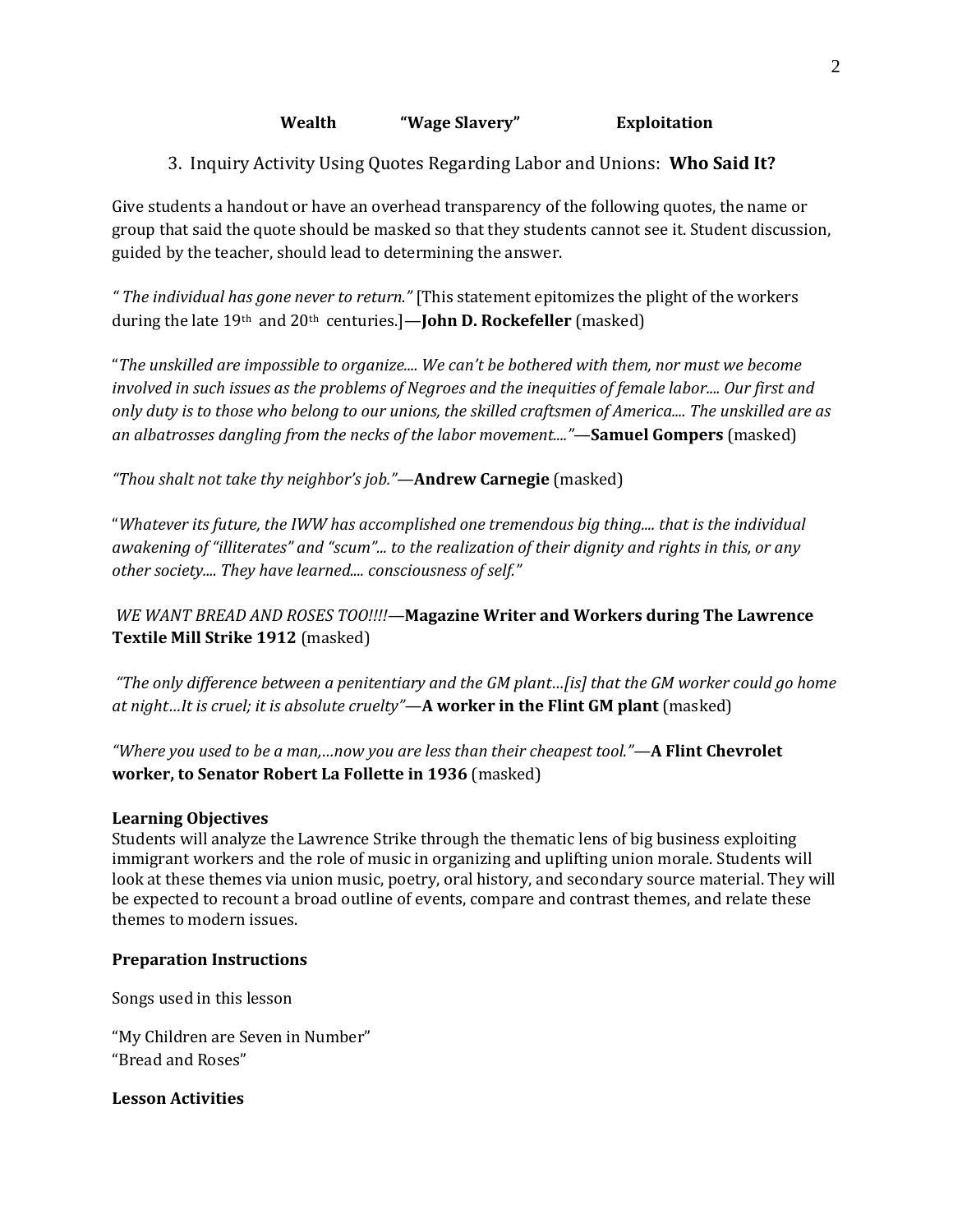## **1. Day One:**

Students will have been studying the Industrial Revolution in America during the 19th century. We will shift focus from the "farms to factory" narrative to the role unions played in navigating how America understands work – normal working hours, fair wage, discrimination in the workplace, safety conditions, and legal working age.

To start this lesson students will be given readings explaining the IWW history and the Lawrence Strike. The excerpts will be from the book "Pie in the Sky" by Irving Werstein. The next day, we will do the following:

- Discuss the main ideas from their homework and put them on the board what a union is/does, what a strike is, what makes the IWW different from all other unions, why a union was necessary. (5 minutes)
- They will then read an excerpt from "Wobblies: a graphic history of the industrial workers of the world" edited by Paul Buhle and Nicole Schulman" that narrates the Lawrence Strike of 1812 in comic book style. (25 minutes)
- Students will be broken into 4 groups and will have to create a storyboard narrative that outlines the main events of the story using both their "Pie in the Sky" reading and the graphic novel. They will also have to identify major themes they find in their section. Break the story into 4 major parts – pre-strike background, IWW organizes, Demands met, Trial ends & the aftermath. (20 minutes)
- We will return as a class to create an idea web on the board to discuss the themes they found. (10 minutes)
- Handout graphic organizer for listening activity. Listen to Pete Seeger's version of "My Children are Seven in Number". Listen first time without taking notes, second (time through – they must fill out the organizer in their original groups. (15 minutes)
- Get back together and go over. (5 minutes)

# **2. Day Two:**

- Do Now Activity Read NYT article on Mexican workers rally at Kosher meatpacking plant in Iowa – July 2008. They will have to write a paragraph or two about the similarities and differences between the issues faced by workers then and now. (25 minutes)
- Hand students "Bread and Roses" poem and read together as a class. Contextualize this poem – possibly a slogan that came out of the strike. (5 minutes)
- Compare and contrast the poem to the lyrics of "My Children are Seven in Number" make sure they are clear on the differences in expectations each perspective holds. Specifically, bread and roses being more than just working for shoes, soap, and milk. Try to get at the philosophy behind wanting more – The American Dream. (10 minutes)
- Transition to American Dream of African Americans working in industrial North. Relate the IWW to the African American experience via oral history excerpt from "Solidarity Forever" about the dock worker James Fair. Talk about the racial/ethnic/class bias of the AFL versus the anti-bias of the IWW. (10 minutes)

## **Assessment**